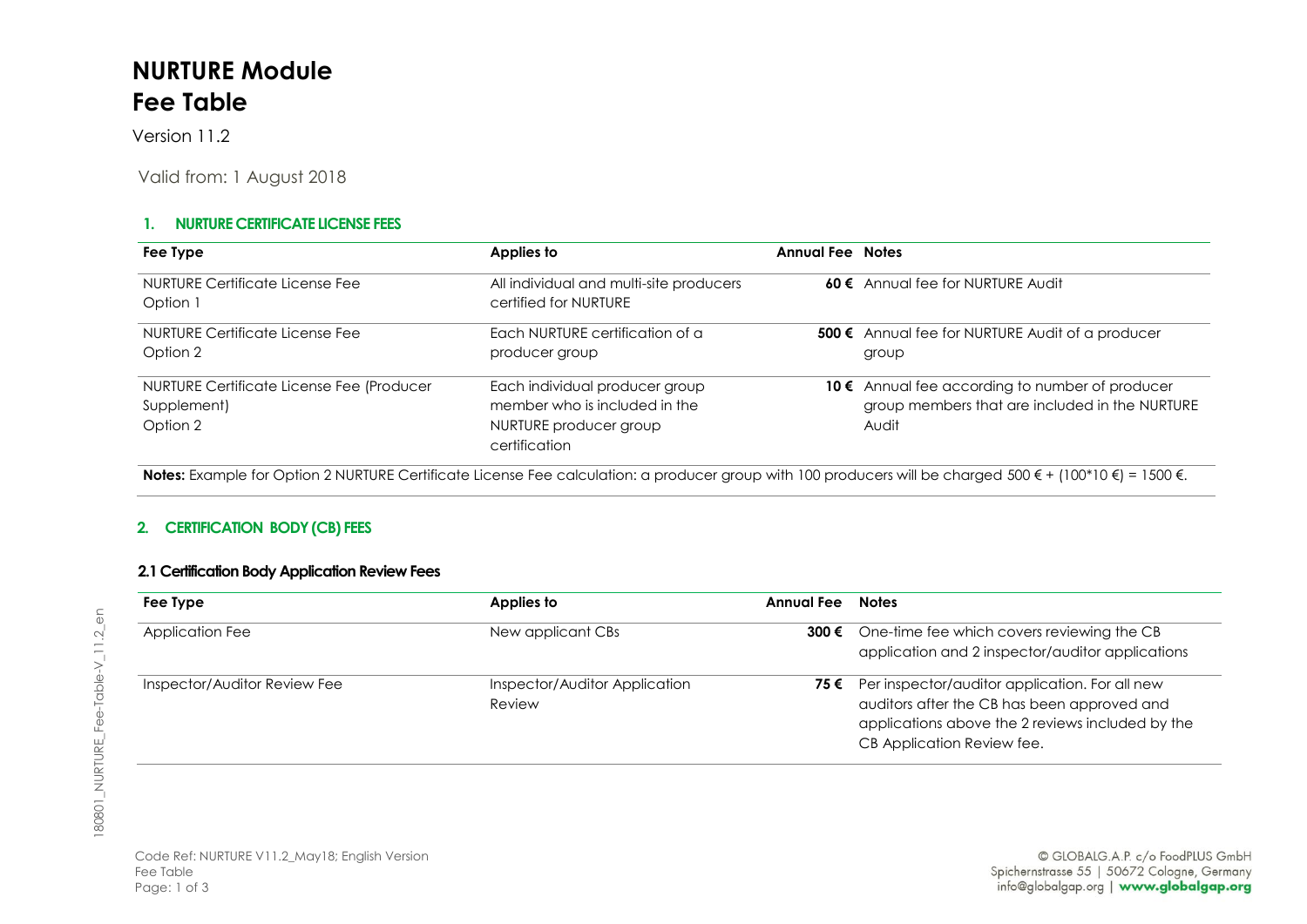## **NURTURE Module Fee Table**

Version 11.2

| Certification Body License Fee (Scope | Approval of NURTURE as | 1500 € Per calendar year. This fee applies to all   |
|---------------------------------------|------------------------|-----------------------------------------------------|
| Extension)                            | additional scope       | certification bodies that apply for scope extension |
|                                       |                        | to the NURTURE Module.                              |

#### **2.2Certification Body License Fee (Scope Extension)**

| Fee Type                                            | Applies to                                 | Annual Fee | <b>Notes</b>                                                                                                                              |
|-----------------------------------------------------|--------------------------------------------|------------|-------------------------------------------------------------------------------------------------------------------------------------------|
| Certification Body License Fee (Scope<br>Extension) | Approval of NURTURE as<br>additional scope |            | <b>1500 €</b> Per calendar year. This fee applies to all<br>certification bodies that apply for scope extension<br>to the NURTURE Module. |

#### **3. BOOKMARKING FEES**

| Fee Type                                                                 | Applies to                                            | Annual Fee | <b>Notes</b>                                                                       |
|--------------------------------------------------------------------------|-------------------------------------------------------|------------|------------------------------------------------------------------------------------|
| <b>Bookmarking Service Fee</b><br>(related to number of bookmarked GGNs) | Each organization with one or more<br>database users. |            |                                                                                    |
| $< 50$ GGNs                                                              |                                                       |            | <b>100 <math>\epsilon</math></b> Access to the GLOBALG.A.P. Certification database |
| 200 GGNs<br>$\geq 50$<br>$\prec$                                         |                                                       |            | $\frac{1}{200}$ bookmarking service.<br>200€ The fee is not scope-specific.        |
| $\geq$ 200 < 500 GGNs                                                    |                                                       | 300€       |                                                                                    |
| $\geq 500 < 1,000$ GGNs                                                  |                                                       | 400€       |                                                                                    |
| $\geq$ 1,000 GGNs                                                        |                                                       | 500€       |                                                                                    |

Notes: The GLOBALG.A.P. Bookmarking Fee is invoiced-based on the number of GLOBALG.A.P. Numbers (GGNs) the company has bookmarked. The Bookmarking Service is free of additional charges for GLOBALG.A.P. members.